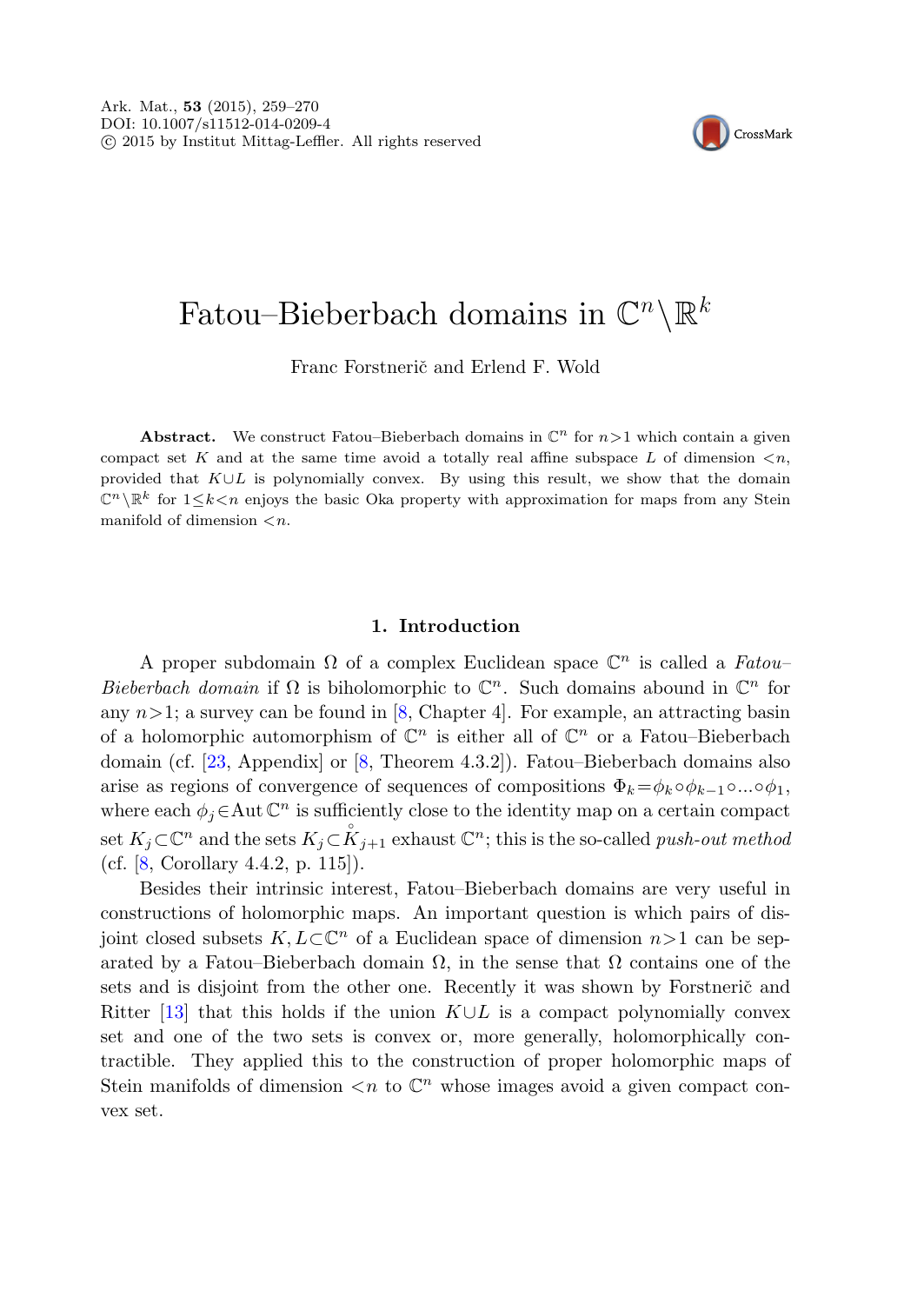<span id="page-1-0"></span>**Theorem 1.1.** Let  $n > 1$ . Assume that L is a totally real affine subspace of  $\mathbb{C}^n$  of dimension dim<sub>R</sub>  $L$ <n and K is a compact subset of  $\mathbb{C}^n \backslash L$ . If  $K \cup L$  is polynomially convex, then there exists a Fatou–Bieberbach domain  $\Omega \subset \mathbb{C}^n$  with  $K \subset \Omega$  $\mathbb{C}^n \backslash L$ .

Theorem [1.1](#page-1-0) is proved in Section [2](#page-4-0).

<span id="page-1-1"></span>Concerning the hypotheses on  $K \cup L$  in the theorem, recall that if L is a closed unbounded subset of  $\mathbb{C}^n$  (for example, a totally real affine subspace) and K is a compact subset of  $\mathbb{C}^n$ , we say that  $K \cup L$  is polynomially convex if  $K \cup L'$  is such for every compact subset  $L'$  of  $L$ . For results on such totally real sets see for example the paper [[21\]](#page-11-1).

Let  $z=(z_1, ..., z_n)$ , with  $z_i=x_i+iy_i$  and imaginary unit i, denote the complex coordinates on  $\mathbb{C}^n$ . Any totally real affine subspace  $L\subset\mathbb{C}^n$  of dimension  $k\in\{1,...,n\}$ can be mapped by an affine holomorphic automorphism of  $\mathbb{C}^n$  onto the standard totally real subspace

$$
(1)
$$

(1) 
$$
\mathbb{R}^k = \{ (z_1, ..., z_n) \in \mathbb{C}^n : y_1 = ... = y_k = z_{k+1} = ... = z_n = 0 \}.
$$

The conclusion of Theorem [1.1](#page-1-0) is false in general if  $\dim L=n$  (the maximal possible dimension of a totally real submanifold of  $\mathbb{C}^n$ ). An example is obtained by taking  $L=\mathbb{R}^2\subset\mathbb{C}^2$  and K to be the unit circle in the imaginary subspace  $i\mathbb{R}^2\subset\mathbb{C}^2$ . The reason for the failure in this example is topological: the circle links the real subspace  $\mathbb{R}^2 \subset \mathbb{C}^2$  (in the sense that it represents a nontrivial element of the fundamental group  $\pi_1(\mathbb{C}^2 \backslash \mathbb{R}^2) = \pi_1(\mathbb{S}^1) = \mathbb{Z}$ , but it would be contractible to a point in any Fatou–Bieberbach domain containing it; hence such a domain cannot exist. Such linking is impossible if dim<sub>R</sub>  $L < n$  since the complement  $\mathbb{C}^n \setminus K$  of any compact polynomially convex set  $K\subset\mathbb{C}^n$  is topologically a CW complex containing only cells of dimension  $\geq n$ , and hence it has vanishing homotopy groups up to dimension  $n-1$ (cf.  $[7]$  $[7]$ ,  $[17]$  $[17]$  or  $[8, §3.11]$  $[8, §3.11]$ ). Thus L can be removed to infinity in the complement of  $K$ , so there is no linking. (Another argument to this effect, using the flow of a certain vector field on  $\mathbb{C}^n$ , is given in the proof of Theorem [1.1](#page-1-0) in Section [2](#page-4-0) below.)

In spite of this failure of Theorem [1.1](#page-1-0) for  $k=n, \mathbb{C}^n \setminus \mathbb{R}^n$  is known to be a union of Fatou–Bieberbach domains for any  $n>1$ ; see Rosay and Rudin [[23\]](#page-11-0) or [\[8](#page-10-0), Example 4.3.10, p. 112]. Therefore, the following seems a natural question.

Problem 1.2. Assume that  $n>1$  and K is a compact set in  $\mathbb{C}^n \setminus \mathbb{R}^n$  such that K∪R<sup>n</sup> is polynomially convex and K is contractible to a point in  $\mathbb{C}^n \setminus \mathbb{R}^n$ . Does there exist a Fatou–Bieberbach domain  $\Omega$  in  $\mathbb{C}^n$  satisfying  $K \subset \Omega \subset \mathbb{C}^n \setminus \mathbb{R}^n$ ?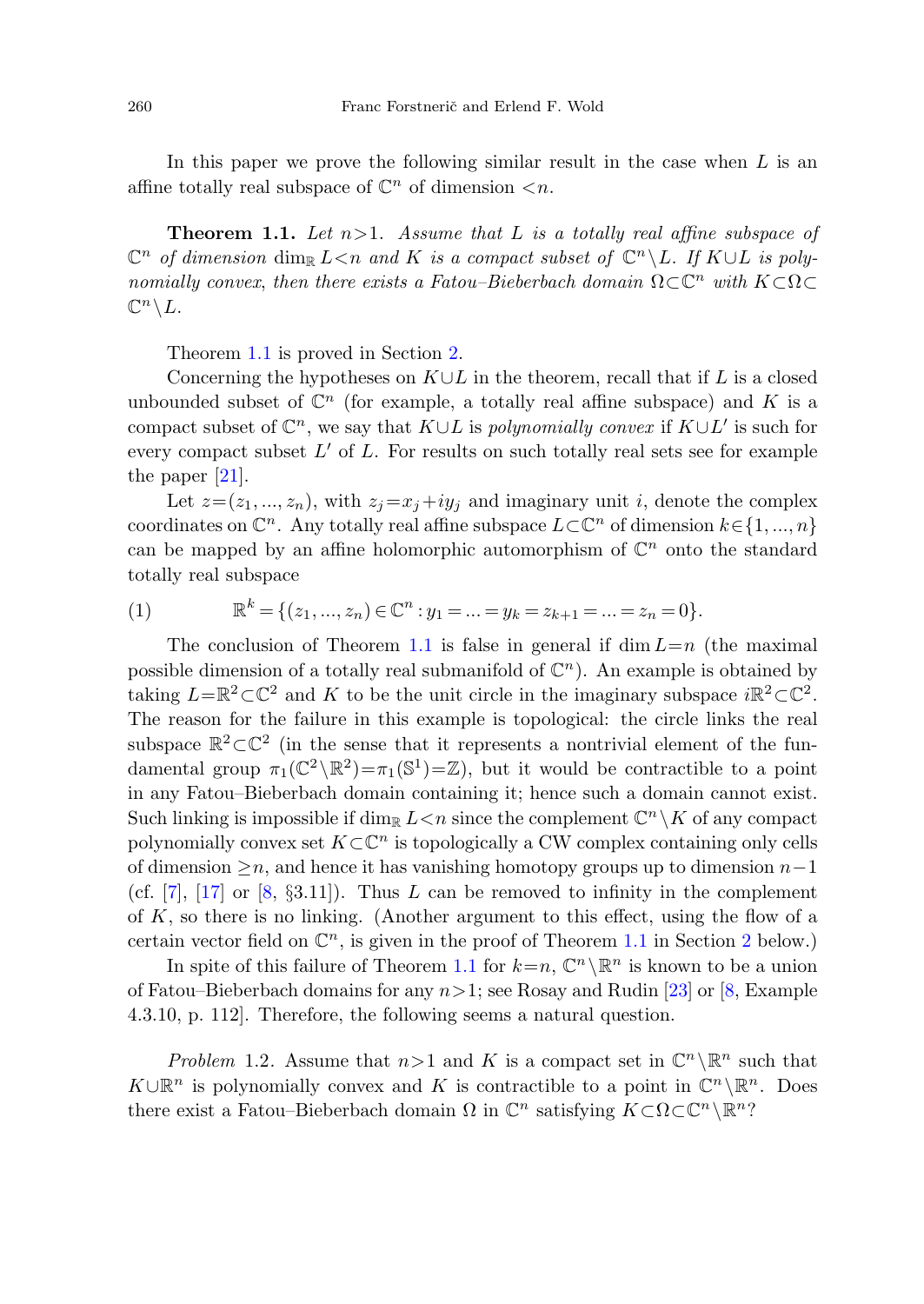<span id="page-2-0"></span>Recall that a compact set E in a complex manifold X is said to be  $\mathcal{O}(X)$ -convex if for every point  $p \in X\backslash E$  there exists a holomorphic function  $f \in \mathcal{O}(X)$  satisfying  $|f(p)| > \sup_{E} |f|.$ 

We shall apply Theorem [1.1](#page-1-0) to prove the following second main result of the paper.

**Theorem 1.3.** Assume that L is an affine totally real subspace of  $\mathbb{C}^n$   $(n>1)$ with dim $E\leq n$ , X is a Stein manifold with dim $\subset X\leq n$ ,  $E\subset X$  is a compact  $\mathcal{O}(X)$ convex set,  $U \subset X$  is an open set containing E, and  $f: U \to \mathbb{C}^n$  is a holomorphic map such that  $f(E) \cap L = \emptyset$ . Then f can be approximated uniformly on E by holomorphic maps  $X \to \mathbb{C}^n \backslash L$ .

In the language of Oka theory this means that maps  $X \to \mathbb{C}^n \setminus L$  from Stein manifolds of dimension  $\langle n \rangle$  to  $\mathbb{C}^n \setminus L$  enjoy the basic Oka property with approximation (cf.  $[8, \S 5.15]$  $[8, \S 5.15]$  $[8, \S 5.15]$ ). For Oka theory we refer to the monograph  $[8]$  $[8]$ , the surveys  $[9]$  $[9]$ and  $[10]$  $[10]$ , and the introductory note by Lárusson  $[20]$  $[20]$ .

<span id="page-2-1"></span>If X is a Stein manifold and  $k\in\mathbb{Z}_+$  is an integer such that  $\dim_\mathbb{R} X+k<2n$ , then a generic holomorphic map  $X \to \mathbb{C}^n$  avoids a given smooth submanifold  $L \subset \mathbb{C}^n$ of real dimension  $k$  in view of the Thom transversality theorem, so in this case Theorem [1.3](#page-2-0) trivially follows. However, the transversality theorem does not suffice to prove Theorem [1.3](#page-2-0) if  $\dim_{\mathbb{R}} X + \dim_{\mathbb{R}} L \geq 2n$ . The first nontrivial case is  $\dim_{\mathbb{C}} X =$  $\dim_{\mathbb{R}} L=2, n=3.$ 

<span id="page-2-2"></span>Theorem [1.3](#page-2-0) is an immediate corollary of the following proposition.

**Proposition 1.4.** Assume that  $L \subset \mathbb{C}^n$ ,  $E \subset U \subset X$  and  $f: U \to \mathbb{C}^n$  are as in Theorem [1.3](#page-2-0), with  $f(E) \cap L = \emptyset$ . Then there exist an arbitrarily small holomorphic perturbation f of f on a neighborhood of E and a Fatou–Bieberbach domain  $\Omega$  $\Omega_{\tilde{f}} \subset \mathbb{C}^n$  such that

(2) 
$$
\tilde{f}(E) \subset \Omega \subset \mathbb{C}^n \setminus L.
$$

Proposition [1.4](#page-2-1) is proved in Section [3](#page-8-0). The proof uses Theorem [1.1](#page-1-0) together with the main result of the paper  $[5]$  $[5]$  by Drinovec Drnovsek and Forstneric (see Theorem [3.1](#page-8-1) below). Since  $\Omega$  is (by definition) biholomorphic to  $\mathbb{C}^n$ , Theorem [1.3](#page-2-0) follows from Proposition [1.4](#page-2-1) by applying the Oka–Weil approximation theorem for holomorphic maps  $X \rightarrow \Omega$ .

In the setting of Theorem [1.3](#page-2-0), the map  $f$  extends (without changing its values on a neighborhood of E) to a continuous map  $f_0: X \to \mathbb{C}^n \backslash L$  by topological reasons. In fact, the complement  $\mathbb{C}^n \setminus L$  of an affine subspace  $L \subset \mathbb{C}^n$  of real dimension k is homotopy equivalent to the sphere  $\mathbb{S}^{2n-k-1}$  and we have  $2n-k-1\geq n$  by the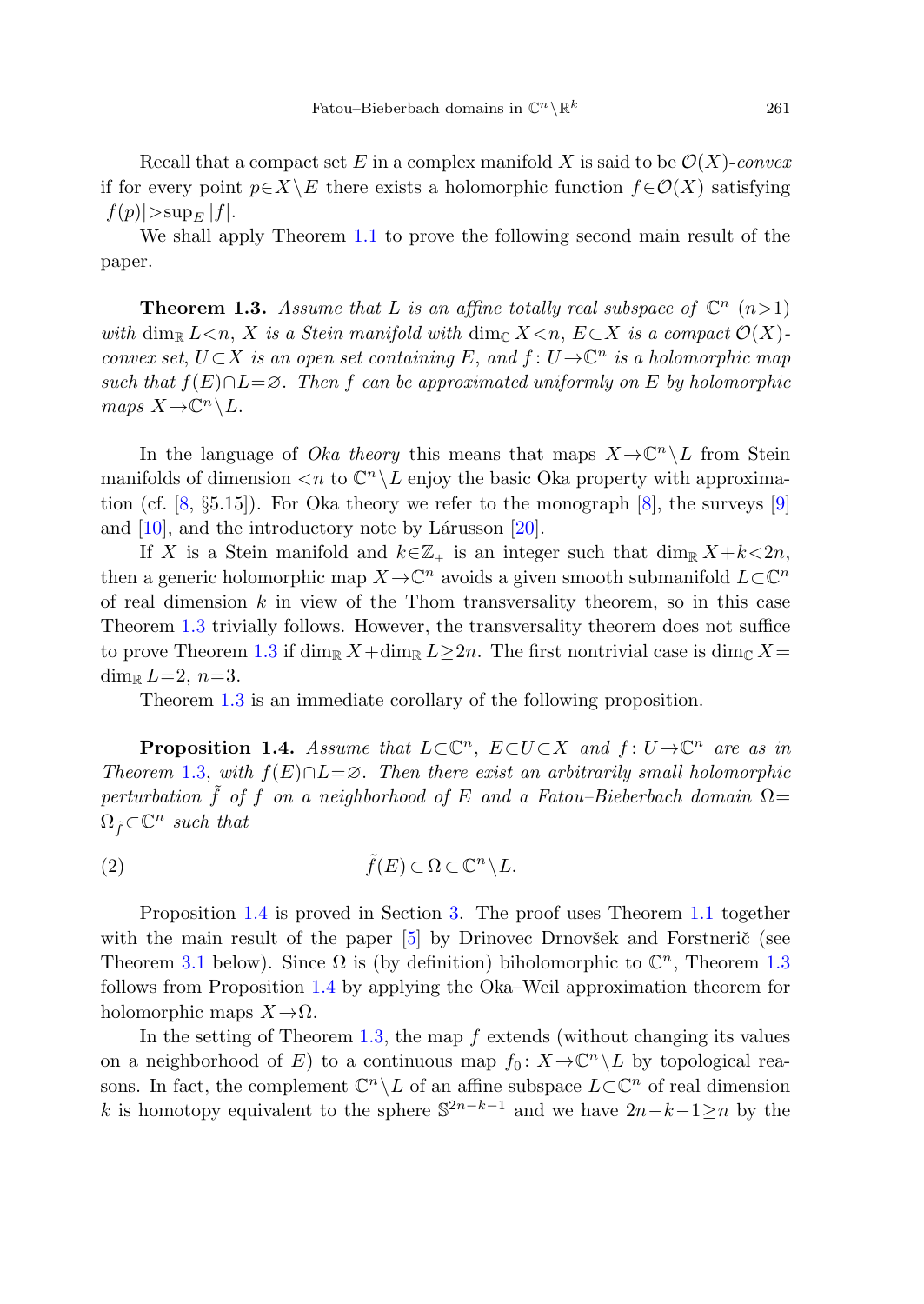hypotheses of the theorem, while  $E$  has arbitrarily small smoothly bounded neighborhoods  $V \subset X$  such that the pair  $(X, \overline{V})$  is homotopy equivalent to a relative CW complex of dimension at most dim<sub>C</sub>  $X \le n$  (see [[17\]](#page-10-3) or [[8,](#page-10-0) p. 96]).

Theorem [1.3](#page-2-0) is a first step in understanding the following problem.

Problem 1.5. Is  $\mathbb{C}^n \setminus \mathbb{R}^k$  an Oka manifold for some (or for all) pairs of integers  $1 \leq k \leq n$  with  $n > 1$ ? Equivalently, does the conclusion of Theorem [1.3](#page-2-0) hold for maps  $X \to \mathbb{C}^n \backslash \mathbb{R}^k$  from all Stein manifolds X irrespectively of their dimension?

Since  $\mathbb{C}^n \setminus \mathbb{R}^k$  is a union of Fatou–Bieberbach domains as mentioned above, it is strongly dominable by  $\mathbb{C}^n$ , and hence is a natural candidate to be an Oka manifold. (A complex manifold Z of dimension n is *strongly dominable by*  $\mathbb{C}^n$  if for every point  $z_0 \in Z$  there exists a holomorphic map  $f: \mathbb{C}^n \to Z$  such that  $f(0)=z_0$  and f has maximal rank n at 0.) Clearly every Oka manifold is strongly dominable, but the converse is not known. See e.g. [\[10](#page-10-5)] and [[11\]](#page-10-7) for discussions of this topic.

Our motivation for looking at this problem comes from two directions. One is that we currently know rather few examples of open Oka subsets of complex Euclidean spaces  $\mathbb{C}^n$  (n>1). A general class of such sets are complements  $\mathbb{C}^n \setminus A$  of tame (in particular, of algebraic) complex subvarieties  $A\subset\mathbb{C}^n$  of dimension dim  $A\leq$ n−2 (cf. [[8,](#page-10-0) Proposition 5.5.14, p. 205]). Furthermore, complements of some special low degree hypersurfaces are Oka. In particular, the complement  $\mathbb{C}^n \setminus \bigcup_{j=1}^k H_j$  of at most n affine hyperplanes  $H_1, ..., H_k \subset \mathbb{C}^n$  in general position is Oka (Hanysz [[18,](#page-10-8) Theorem 3.1]). Finally, basins of uniformly attracting sequences of holomorphic automorphisms of  $\mathbb{C}^n$  are Oka (Fornæss and Wold [[6,](#page-10-9) Theorem 1.1]). On the other hand, the only compact sets  $A\subset\mathbb{C}^n$  whose complements  $\mathbb{C}^n\setminus A$  are known to be Oka are the finite sets. Recently Andrist and Wold [[3\]](#page-10-10) showed that the complement  $\mathbb{C}^n \backslash B$  of a closed ball fails to be elliptic in the sense of Gromov if  $n>3$  (cf. [[8,](#page-10-0) Definition 5.5.11, p. 203), but it remains unclear whether  $\mathbb{C}^n \setminus B$  is Oka. (Ellipticity implies the Oka property, but the converse is not known. A more complete analysis of holomorphic extendibility of sprays across compact subsets in Stein manifolds has been made recently by Andrist, Shcherbina and Wold [\[2](#page-10-11)].) A positive step in this direction has been obtained recently in [\[13](#page-10-1)] by showing that maps  $X \to \mathbb{C}^n \backslash B$ from Stein manifolds X with dim<sub>C</sub>  $X \le n$  into the complement of a ball satisfy the Oka principle with approximation and interpolation.

Our second and more specific motivation was the question whether the set of Oka fibers is open in any holomorphic family of compact complex manifolds. (It was recently shown in [\[11](#page-10-7), Corollary 5] that the set of Oka fibers fails to be closed in such families; an explicit recent example is due to Dloussky [\[4](#page-10-12)].) To answer this question in the negative, one could look at the example of Nakamura [[22\]](#page-11-3)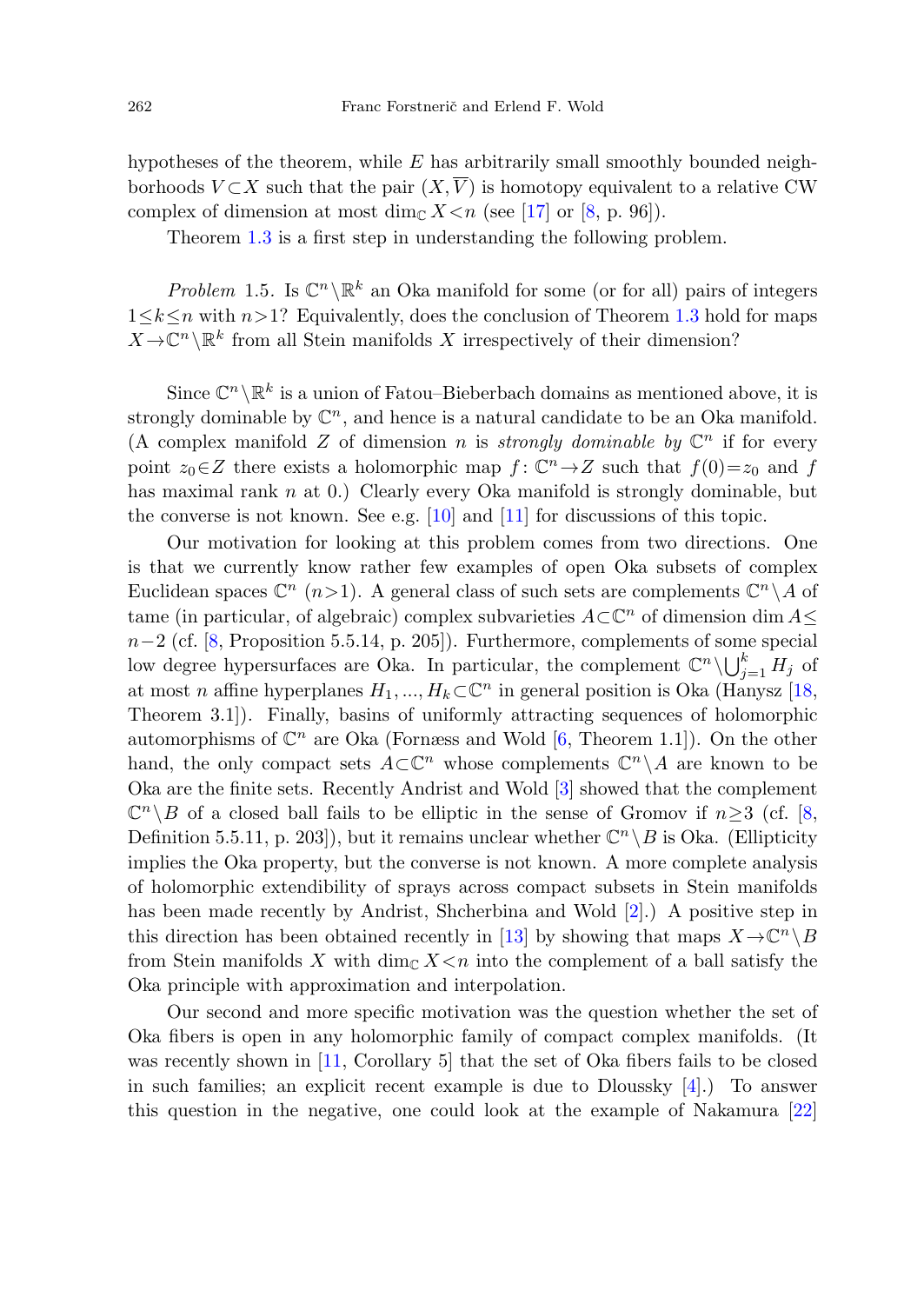<span id="page-4-0"></span>of a holomorphic family of compact three-folds such that the universal covering of the center fiber is  $\mathbb{C}^3$ , while the other fibers have coverings biholomorphic to  $(\mathbb{C}^2 \setminus \mathbb{R}^2) \times \mathbb{C}$  (cf. p. 98, case 3 in [\[22](#page-11-3)]). If  $\mathbb{C}^2 \setminus \mathbb{R}^2$  fails to be an Oka manifold then, since the class of Oka manifolds is closed under direct products and under unramified holomorphic coverings and quotients, the corresponding three-fold (which is an unramified quotient of  $(\mathbb{C}^2 \setminus \mathbb{R}^2) \times \mathbb{C}$  also fails to be Oka; hence we would have an example of an isolated Oka fiber in a holomorphic family of compact complex three-folds.

### **2. A construction of Fatou–Bieberbach domains**

In this section we prove Theorem [1.1](#page-1-0). There is a remote analogy between this result and Proposition 11 in [[13\]](#page-10-1); the latter gives a similar separation of two compact disjoint sets in  $\mathbb{C}^n$  whose union is polynomially convex and one of them is holomorphically contractible. In spite of this similarity, the proof of Theorem [1.1](#page-1-0) is completely different and considerably more involved than the proof of the cited result from [[13\]](#page-10-1).

We begin with some preliminaries. If  $L$  is a closed, unbounded, totally real submanifold of  $\mathbb{C}^n$  and K is a compact subset of  $\mathbb{C}^n$ , we say that  $K\cup L$  is *polynomially* convex in  $\mathbb{C}^n$  if L can be exhausted by compact sets  $L_1 \subset L_2 \subset ... \subset \bigcup_{j=1}^{\infty} L_j = L$  such that  $K \cup L_i$  is polynomially convex for all  $j \in \mathbb{N}$ . If this holds then standard results imply that any function that is continuous on  $L_j$  and holomorphic on a neighborhood of K can be approximated, uniformly on  $K \cup L_i$ , by holomorphic polynomials on  $\mathbb{C}^n$ . It follows that  $K \cup L'$  is then polynomially convex for any compact subset  $L'$  of L. (See [\[21](#page-11-1)] for these results.)

We shall also need the following stability result. If  $K$  and  $L$  are as above, with  $K \cap L = \emptyset$  and  $K \cup L$  polynomially convex, then  $K \cup \tilde{L}$  is polynomially convex for any totally real submanifold  $L\subset\mathbb{C}^n$  that is sufficiently close to L in the fine  $\mathcal{C}^1$ Whitney topology. (See Løw and Wold [[21\]](#page-11-1).)

The proof of Theorem [1.1](#page-1-0) hinges upon the following recent result of Kutzschebauch and Wold [\[19](#page-10-13)] concerning Carleman approximation of certain isotopies of unbounded totally real submanifolds of  $\mathbb{C}^n$  by holomorphic automorphisms of  $\mathbb{C}^n$ .

**Theorem 2.1.** (Kutzschebauch and Wold, Theorem 1.1 in [\[19](#page-10-13)]) Let  $1 \leq k \leq n$ and consider  $\mathbb{R}^k$  as the standard totally real subspace ([1\)](#page-1-1) of  $\mathbb{C}^n$ . Let  $K\subset\mathbb{C}^n$  be a compact set, let  $\Omega \subset \mathbb{C}^n$  be an open set containing K, and let

<span id="page-4-1"></span>
$$
\phi_t \colon \Omega \cup \mathbb{R}^k \longrightarrow \mathbb{C}^n, \quad t \in [0, 1],
$$

be a smooth isotopy of embeddings, with  $\phi_0 = Id$ , such that the following hold: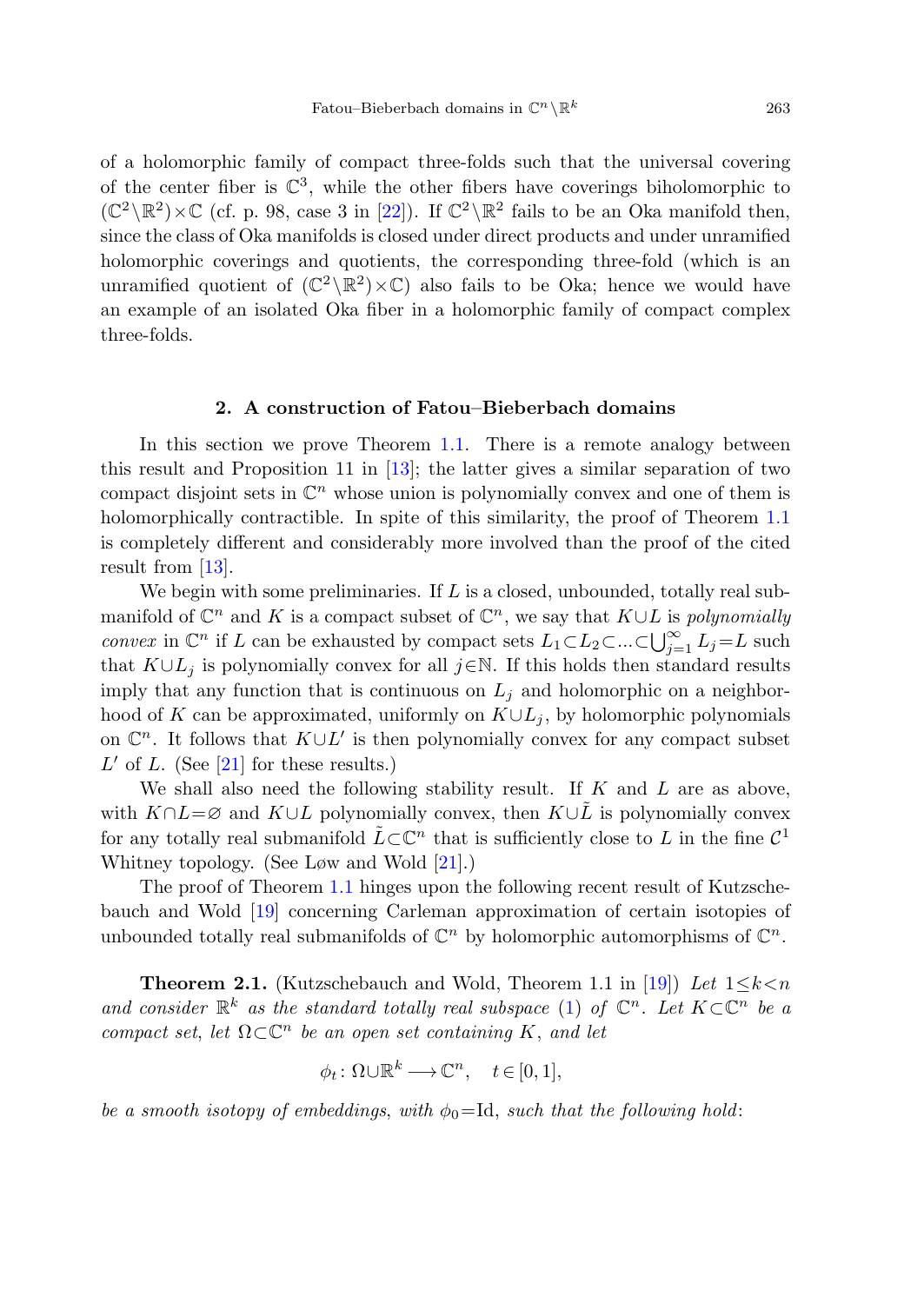- (1)  $\phi_t|_{\Omega}$  is holomorphic for all t;
- (2)  $\phi_t(K\cup\mathbb{R}^k)$  is polynomially convex for all t;
- (3) there is a compact set  $C \subset \mathbb{R}^k$  such that  $\phi_t|_{\mathbb{R}^k \setminus C} =$ Id for all t.

Then for any s∈N the map  $\phi_1$  is  $\mathcal{C}^s$ -approximable on  $K\cup\mathbb{R}^k$ , in the sense of Carleman, by holomorphic automorphisms of  $\mathbb{C}^n$ .

Theorem [2.1](#page-4-1) is a Carleman version of a theorem due to Forstneric and  $L\phi w$  [[12\]](#page-10-14) (a special case was already proved in [[14\]](#page-10-15)). The main difference is that, in Theorem [2.1](#page-4-1), the approximation takes place in the fine Whitney topology on unbounded totally real submanifolds of  $\mathbb{C}^n$ ; a considerably more difficult result to prove. Results of this kind originate in the Andersén–Lempert–Forstnerič–Rosay theorem  $[1]$  $[1]$ , [\[14](#page-10-15)] on approximation of isotopies of biholomorphic maps between Runge domains in  $\mathbb{C}^n$  for  $n>1$  by holomorphic automorphisms of  $\mathbb{C}^n$ . (A survey can be found in  $[8, Chapter 4]$  $[8, Chapter 4]$ .)

<span id="page-5-0"></span>By using Theorem [2.1](#page-4-1) we now prove the following lemma which is the induction step in the proof of Theorem [1.1.](#page-1-0)

**Lemma 2.2.** Assume that L is a totally real affine subspace of  $\mathbb{C}^n$   $(n>1)$ of dimension dim<sub>R</sub>  $L$ <n and K is a compact subset of  $\mathbb{C}^n \setminus L$  such that  $K \cup L$  is polynomially convex. Given a compact polynomially convex set  $M\subset\mathbb{C}^n$  with  $K\subset \overset{\circ}{M}$ and numbers  $\varepsilon > 0$  and  $s \in \mathbb{N}$ , there exists a holomorphic automorphism  $\Phi$  of  $\mathbb{C}^n$ satisfying the following conditions:

- (a)  $\Phi(L) \cap M = \varnothing;$
- (b)  $\Phi(L) \cup M$  is polynomially convex;
- (c)  $\sup_{z \in K} |\Phi(z)-z| < \varepsilon;$
- (d)  $\Phi|_L$  is arbitrarily close to the identity in the fine  $\mathcal{C}^s$  topology near infinity.

*Proof.* By a complex linear change of coordinates on  $\mathbb{C}^n$  we may assume that L is the standard totally real subspace  $\mathbb{R}^k\subset\mathbb{C}^n$  given by [\(1](#page-1-1)).

The properties of  $K$  and  $L$  imply that there exists a strongly plurisubharmonic Morse exhaustion function  $\rho$  on  $\mathbb{C}^n$  which is negative on K, positive on L, and equals  $|z|^2$  near infinity. The first two properties are obtained in a standard way from polynomial convexity of  $K\cup L$ ; for the last property see [[7,](#page-10-2) p. 299, proof of Theorem 1].

Pick a closed ball  $B\subset\mathbb{C}^n$  centered at the origin with  $M\subset B$ . Let V be the gradient vector field of  $\rho$ , multiplied by a smooth cutoff function of the form  $h(|z|^2)$ that equals one near B and equals zero near infinity. The flow  $\psi_t$  of V then exists for all  $t \in \mathbb{R}$  and equals the identity near infinity. Apply this flow to L. Since  $\dim_{\mathbb{R}} L \leq n$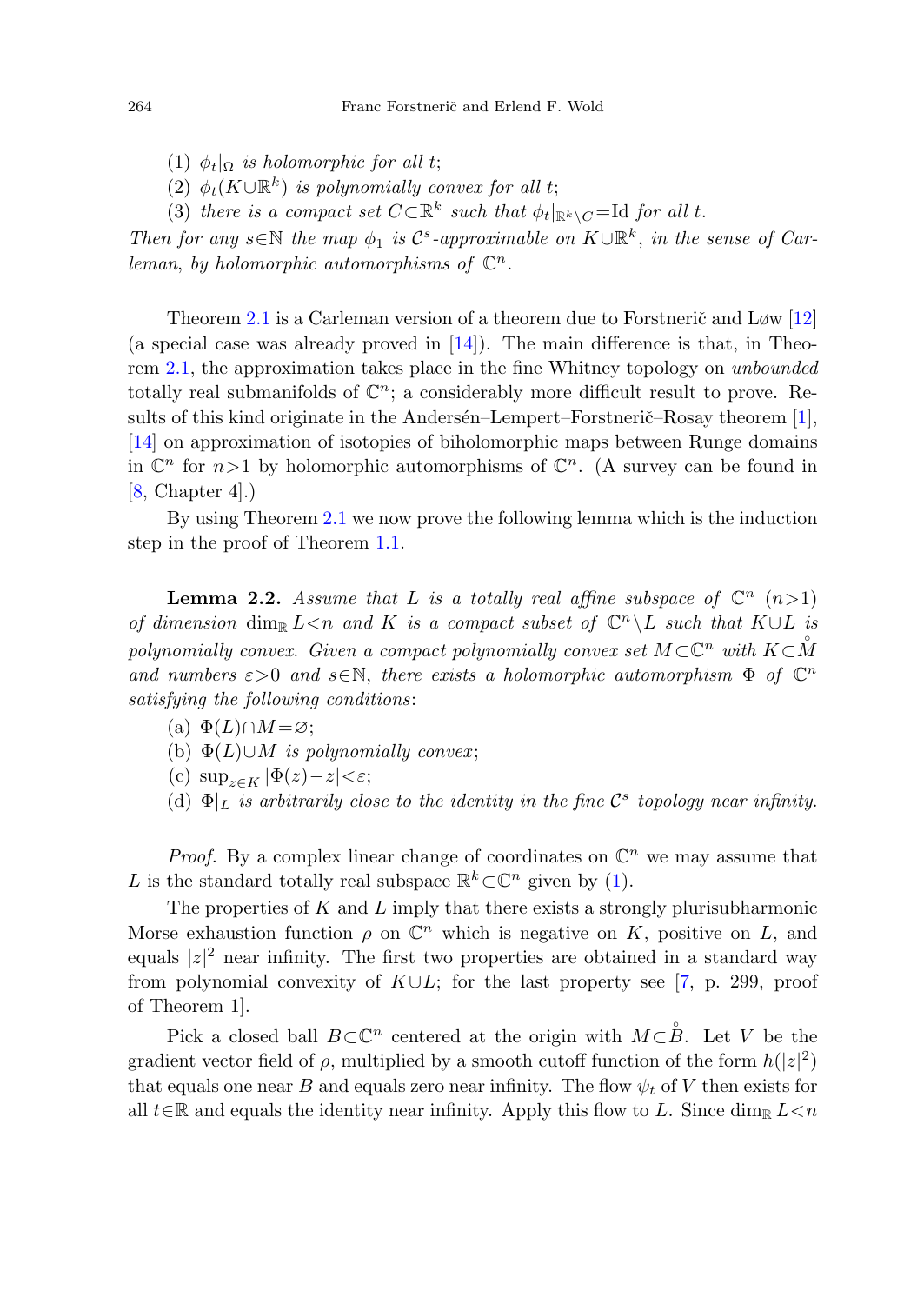and the Morse indices of  $\rho$  are at most n (as  $\rho$  is strongly plurisubharmonic), a general position argument (deforming V slightly if needed) shows that the trace of the isotopy  $L_t := \psi_t(L)$  for  $t \geq 0$  does not approach any of the (finitely many) critical points of  $\rho$ . It follows that L is flown completely out of the ball B in a finite time  $t_0>0$ , fixing L all the time near infinity. Also, we have  $K\cap L_t=Ø$  for all  $t\in[0,1]$  by the construction. Reparametrizing the time scale, we may assume that this happens at time  $t_0=1$ ; so  $L_1$  is a smooth submanifold of  $\mathbb{C}^n \setminus B$  which agrees with  $L=\mathbb{R}^k$  near infinity.

Since  $L=L_0$  is totally real and the isotopy is fixed near infinity, Gromov's h-principle for totally real immersions (cf. [\[15](#page-10-17)] and [[16\]](#page-10-18)) implies that the isotopy  $L_t$ constructed above can be  $\mathcal{C}^0$  approximated by another isotopy  $\tilde{L}_t\subset\mathbb{C}^n$  consisting of totally real embeddings  $\mathbb{R}^k \hookrightarrow \mathbb{C}^n$ , with  $\tilde{L}_0=L$  and  $\tilde{L}_t=L_t=\mathbb{R}^k$  near infinity for all  $t \in [0, 1]$ . (Gromov's theorem gives an isotopy of *totally real immersions*. Since  $k < n$ , a general position argument shows that a generic 1-parameter isotopy of immersions  $\mathbb{R}^k \to \mathbb{C}^n$  consists of embeddings. Since we keep  $\tilde{L}_t$  fixed near infinity, we obtain totally real embeddings provided that the approximation of the totally real immersions furnished by Gromov's theorem is close enough in the  $\mathcal{C}^1$  topology.) In particular, we may assume that the new isotopy  $L_t$  also avoids the set K for all  $t\in[0,1]$  and that  $\tilde{L}_1\subset\mathbb{C}^n\setminus B$ .

By Proposition 4.1 in  $[19]$  $[19]$  (see also Løw and Wold  $[21]$  $[21]$  for the nonparametric case) there is a small smooth perturbation  $\hat{L}_t \subset \mathbb{C}^n$  of the isotopy  $\tilde{L}_t$  from the previous step, with  $\hat{L}_0=L$  and  $\hat{L}_t=\tilde{L}_t=\mathbb{R}^k$  near infinity for all  $t\in[0,1]$ , such that  $\hat{L}_t$  is a totally real embedding and, what is the main new point, the union  $K \cup \hat{L}_t$ is polynomially convex for every  $t \in [0, 1]$ . Furthermore, by the same argument we may assume that  $\hat{L}_t \cup B$  is polynomially convex for values of t sufficiently close to  $t=1$ .

To simplify the notation we now replace the initial isotopy  $L_t$  by  $\hat{L}_t$  and assume that the isotopy  $L_t$  satisfies these properties.

Pick a smooth family of diffeomorphisms  $\phi_t: L \to L_t$  ( $t \in [0, 1]$ ) such that  $\phi_0$  is the identity map on  $L=L_0$  and  $\phi_t$  is the identity on L near infinity for every  $t\in[0,1]$ . Also we define  $\phi_t$  to be the identity map on a neighborhood of K for all  $t\in[0,1]$ ; this is possible since  $K \cap L_t = \emptyset$  for all t by the construction.

Under these assumptions, Theorem [2.1](#page-4-1) furnishes a holomorphic automorphism  $\Phi$  of  $\mathbb{C}^n$  which is arbitrarily close to the identity map on K and whose restriction to L is arbitrarily close to the diffeomorphism  $\phi_1: L \to L_1$  in the fine  $\mathcal{C}^s$  topology on L. In particular, as  $B\cup L_1$  is polynomially convex, we can ensure (by using stability of polynomial convexity mentioned at the beginning of this section) that  $B\cup \Phi(L)$ is also polynomially convex. Since M is polynomially convex and  $M \subset B$ , it follows that  $M \cup \Phi(L)$  is polynomially convex as well.  $\Box$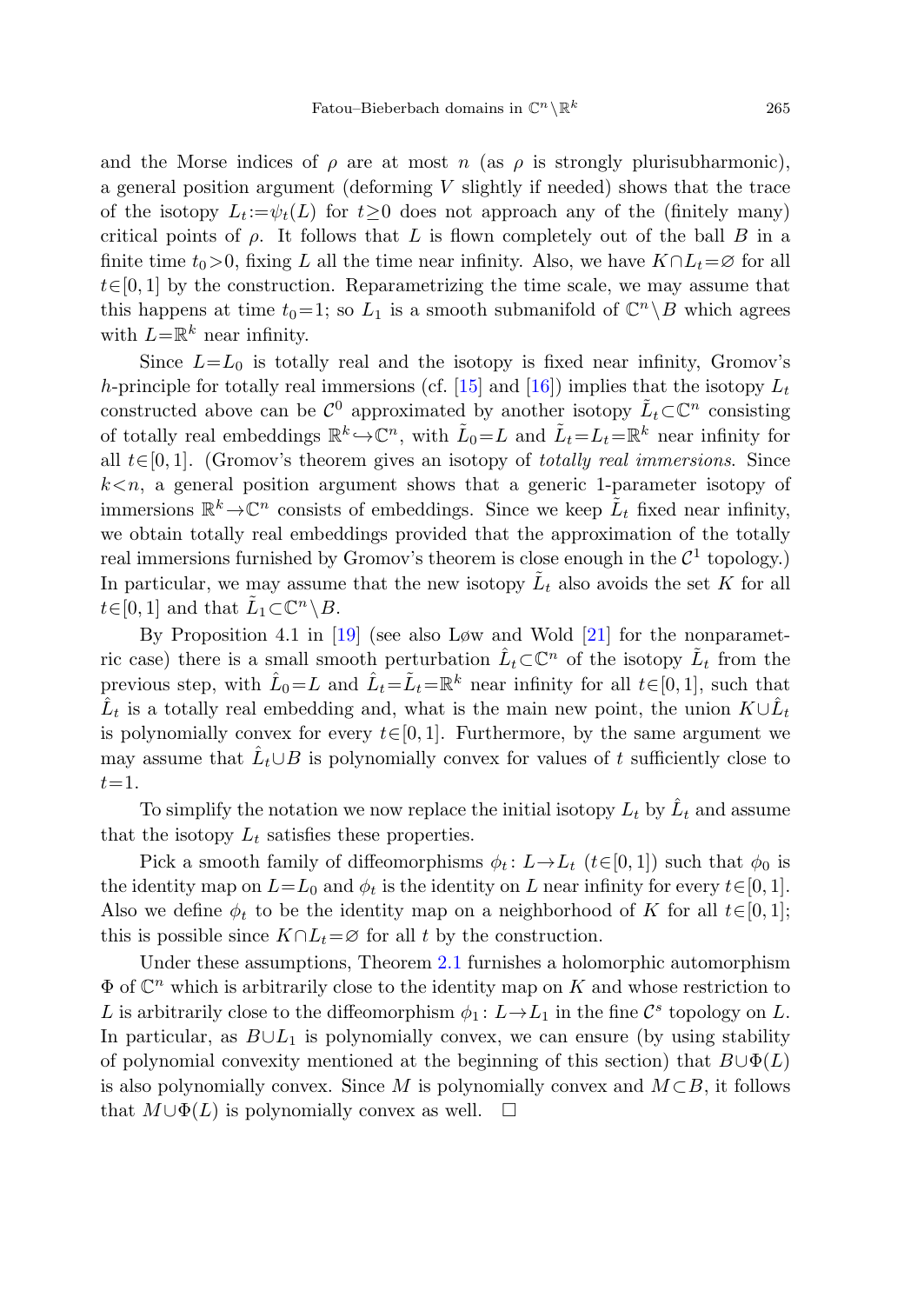Proof of Theorem [1.1](#page-1-0). We shall inductively apply Lemma [2.2](#page-5-0) to construct a sequence of automorphisms  $\Psi_i$  of  $\mathbb{C}^n$  which pushes L to infinity and approximates the identity map on  $K$ . The domain of convergence of this sequence will be a Fatou– Bieberbach domain containing  $K$  and avoiding  $L$ . (This is the so-called *push-out* method; see e.g.  $[8,$  $[8,$  Corollary 4.4.2, p. 115].)

Pick an increasing sequence of closed balls  $B=B_1\subset B_2\subset...\subset\bigcup_{j=1}^\infty B_j=\mathbb{C}^n$  satisfying  $K \subset \overset{\circ}{B}_1$  and  $B_j \subset \overset{\circ}{B}_{j+1}$  for every  $j \in \mathbb{N}$ . To begin the induction, let  $\Phi_1$  be an automorphism of  $\mathbb{C}^n$ , furnished by Lemma [2.2](#page-5-0) applied to L, K and  $M = B_1$ , which satisfies the following conditions:

- $(a_1) \Phi_1(L) \cap B_1 = \varnothing$ ;
- (b<sub>1</sub>)  $\Phi_1(L) \cup B_1$  is polynomially convex;
- $(c_1) \Phi_1$  is close to the identity map on K and  $\Phi_1(K) \subset \overset{\circ}{B}_1$ .

Property (b<sub>1</sub>) implies that the set  $\Phi_1^{-1}(\Phi_1(L) \cap B_1) = L \cup \Phi_1^{-1}(B_1)$  is polynomially convex,  $(a_1)$  shows that  $L \cap \Phi_1^{-1}(B_1) = \emptyset$ , and  $(c_1)$  implies  $K \subset \Phi_1^{-1}(\overset{\circ}{B}_1)$ .

Next we apply Lemma [2.2](#page-5-0) with L as above,  $M = \Phi_1^{-1}(B_2)$  and K replaced by  $\Phi_1^{-1}(B_1)$  to find an automorphism  $\widetilde{\Phi}_2$  of  $\mathbb{C}^n$  satisfying the following conditions:

$$
\text{(a)}\ \widetilde{\Phi}_2(L) \cap \Phi_1^{-1}(B_2) = \varnothing;
$$

 $(\epsilon_2) \widetilde{\Phi}_2(L) \cup \Phi_1^{-1}(B_2)$  is polynomially convex;<br> $(\epsilon_1) \widetilde{\Phi}_1$  is also to the identity weak of  $\Phi^{-1}(L)$ 

 $(c_2) \widetilde{\Phi}_2$  is close to the identity map on  $\Phi_1^{-1}(B_1)$ .

Set

$$
\Psi_1 = \Phi_1
$$
,  $\Phi_2 = \Phi_1 \circ \widetilde{\Phi}_2 \circ \Phi_1^{-1}$  and  $\Psi_2 = \Phi_2 \circ \Phi_1 = \Phi_1 \circ \widetilde{\Phi}_2$ .

Property (a<sub>2</sub>) implies that  $\Psi_2(L) \cap B_2 = \emptyset$ , (b<sub>2</sub>) implies that  $\Psi_2(L) \cup B_2$  is polynomially convex, and  $(c_2)$  shows that  $\Phi_2$  is close to the identity on  $B_1$ .

Continuing inductively we obtain a sequence of automorphisms  $\Phi_i \in \text{Aut } \mathbb{C}^n$  for  $j=1, 2, ...$  such that, setting  $\Psi_j = \Phi_j \circ \Phi_{j-1} \circ ... \circ \Phi_1$ , we have

 $(\alpha_j) \Psi_j(L) \cap B_j = \varnothing$  for each  $j \in \mathbb{N}$ ;

 $(\beta_i) \Psi_i(L) \cup B_i$  is polynomially convex;

 $(\gamma_j) \Phi_j = \Psi_j \circ \Psi_{j-1}^{-1}$  is arbitrarily close to the identity map on  $B_{j-1}$  for  $j>1$ . If  $\Phi_j$  is chosen sufficiently close to the identity map on  $B_j$  for every  $j>1$  (and  $\Phi_1$ ) is sufficiently close to the identity on  $K$ ) then the domain of convergence

$$
\Omega = \{ z \in \mathbb{C}^n : \text{there is } M_z > 0 \text{ such that } |\Psi_j(z)| \le M_z \text{ for all } j \in \mathbb{N} \}
$$

is a Fatou–Bieberbach domain [[8,](#page-10-0) Corollary 4.4.2]. Property  $(\gamma_j)$  ensures that  $K\subset\Omega$ , while property  $(\alpha_i)$  implies  $L\cap\Omega=\emptyset$ . This completes the proof of Theo-rem [1.1](#page-1-0).  $\Box$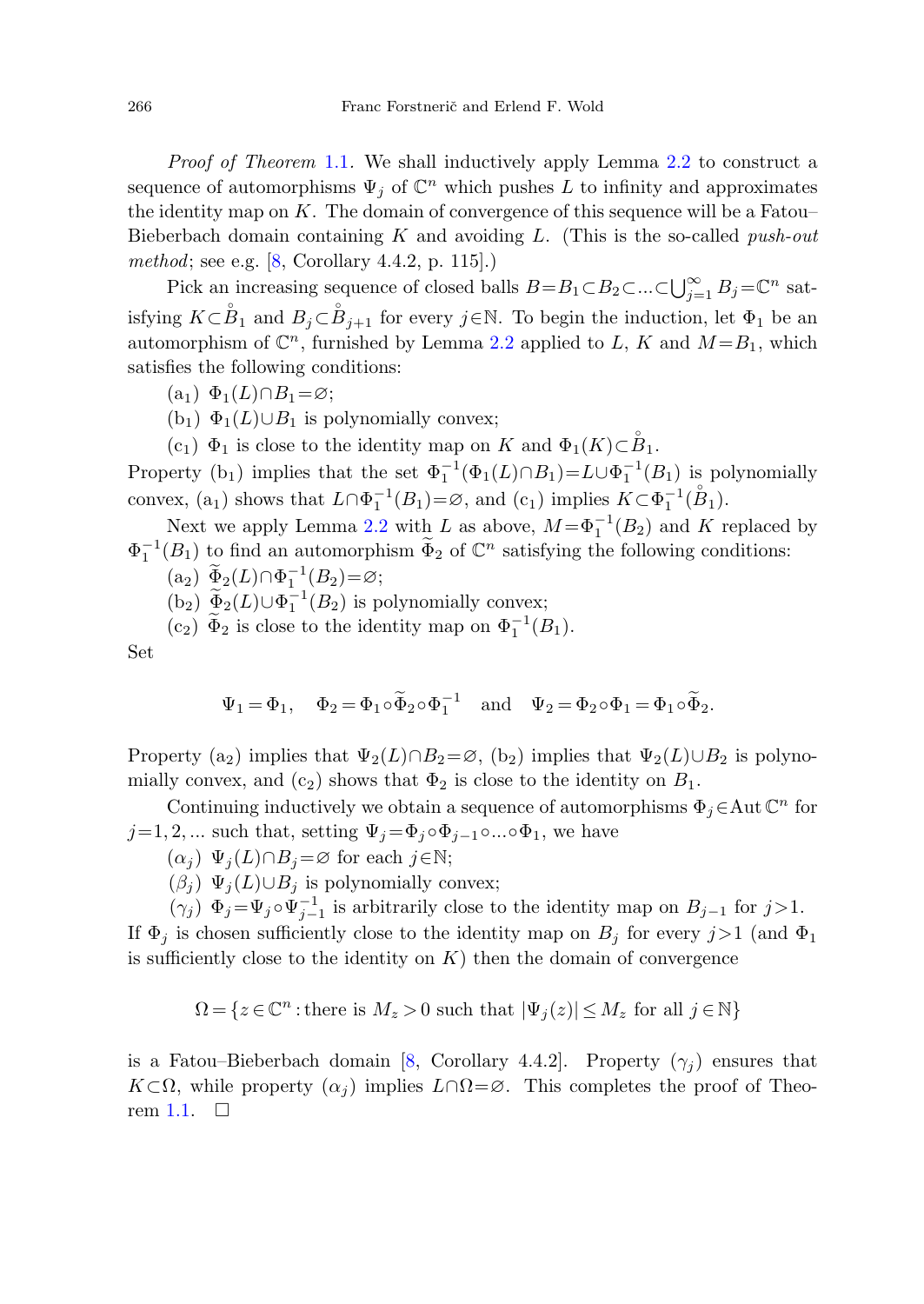## <span id="page-8-1"></span><span id="page-8-0"></span>**3. Separation of varieties from totally real affine subspaces by Fatou–Bieberbach domains**

In this section we prove Proposition [1.4](#page-2-1) stated in Section [1.](#page-0-0) As explained there, this will also prove Theorem [1.3](#page-2-0).

We shall use the following result of Drinovec Drnovsek and Forstneric which we state here for future reference. We adjust the notation to the situation of the present paper.

**Theorem 3.1.** (Theorem 1.1 in [[5\]](#page-10-6)) Assume that Z is an n-dimensional complex manifold,  $\Omega$  is an open subset of Z,  $\rho: \Omega \to (0, \infty)$  is a smooth Morse function whose Levi form has at least r positive eigenvalues at every point of  $\Omega$  for some integer  $r \leq n$ , and for any pair of real numbers  $0 < c_1 < c_2$  the set

$$
\Omega_{c_1,c_2}=\{z\in\Omega:c_1\leq\rho(z)\leq c_2\}
$$

is compact. Let D be a smoothly bounded, relatively compact, strongly pseudoconvex domain in a Stein manifold X, and let  $f_0: \overline{D} \rightarrow Z$  be a continuous map that is holomorphic in D and satisfies  $f_0(bD) \subset \Omega$ . If

<span id="page-8-2"></span>(a)  $r>2d$ , where  $d=\dim_{\mathbb{C}} X$ ; or

(b)  $r \geq d+1$  and  $\rho$  has no critical points of index >2(n-d) in  $\Omega$ ; then  $f_0$  can be approximated, uniformly on compact sets in  $D$ , by holomorphic maps  $f: D \rightarrow Z$  such that  $f(x) \in \Omega$  for every  $x \in D$  sufficiently close to bD and

(3) 
$$
\lim_{x \to bD} \rho(f(x)) = \infty.
$$

<span id="page-8-3"></span>Moreover, given an integer  $k \in \mathbb{Z}_+$ , the map f can be chosen to agree with  $f_0$  to order k at each point in a given finite set  $\sigma \subset D$ .

The most important special case of this result, and the one that we shall use here, is when  $\rho: Z \to \mathbb{R}$  is an exhaustion function on Z; the condition ([3\)](#page-8-2) then means that the map  $f: D \rightarrow Z$  is proper. In this case the proof of Theorem [3.1](#page-8-1) in [[5\]](#page-10-6) also ensures that for every number  $\delta > 0$  we can pick f as in the theorem such that

(4) 
$$
\rho(f(x)) > \rho(f_0(x)) - \delta \quad \text{for all } x \in D.
$$

*Proof of Proposition* [1.4](#page-2-1). We may assume that  $L=\mathbb{R}^k$  is the standard totally real subspace ([1\)](#page-1-1). Choose a number  $R>0$  such that the set  $f(E)\subset\mathbb{C}^n$  is contained in the ball  $B_R = \{z \in \mathbb{C}^n : |z| < R\}$ . Pick a smooth increasing convex function  $h: \mathbb{R} \to \mathbb{R}_+$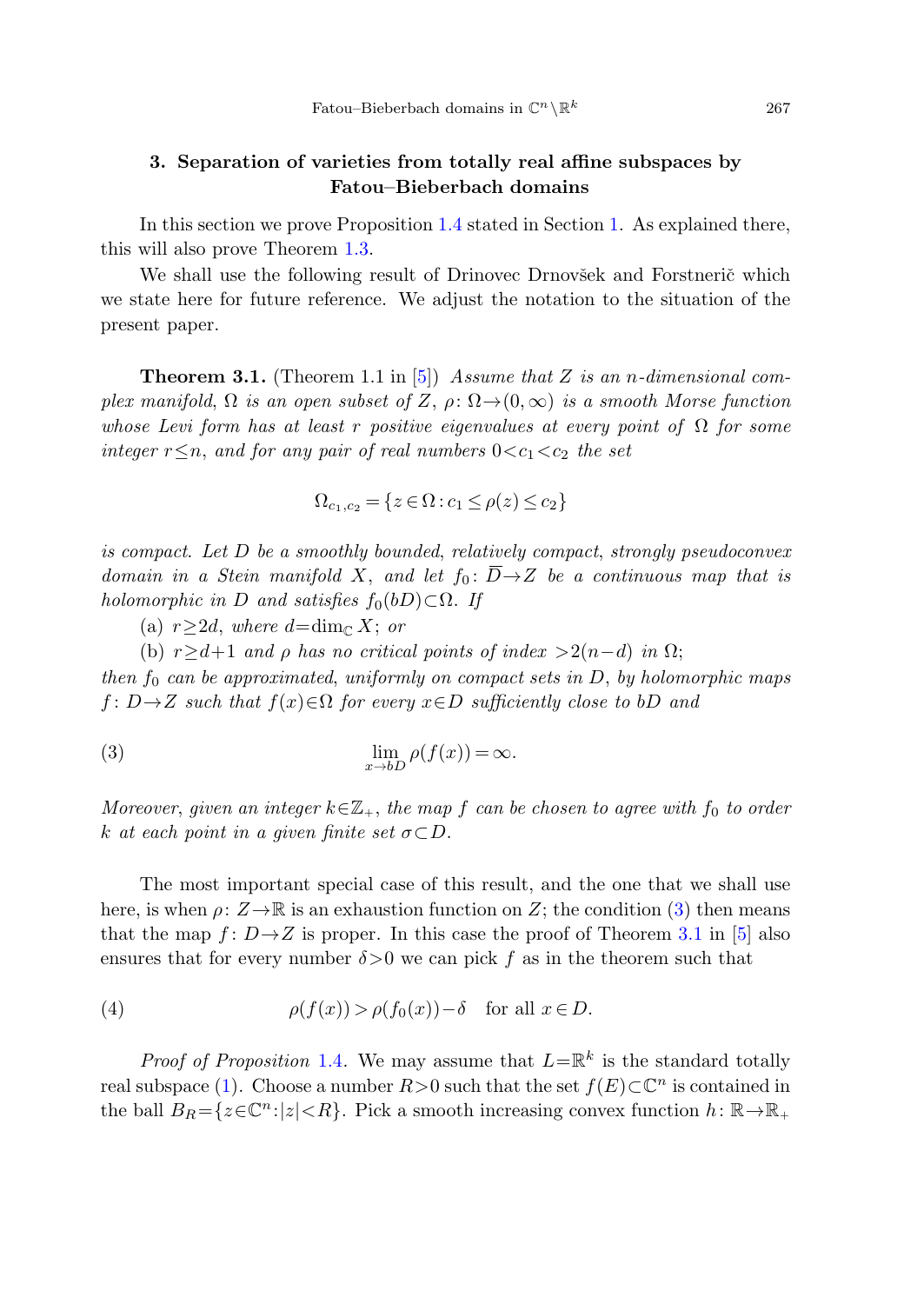<span id="page-9-0"></span>such that  $h(t)=0$  for  $t<0$  and h is strongly convex and strongly increasing on  $t>0$ . The nonnegative function on  $\mathbb{C}^n$  given by

(5) 
$$
\rho(z_1, ..., z_n) = \sum_{j=1}^k y_j^2 + \sum_{j=k+1}^n |z_j|^2 + h(|z|^2 - R^2)
$$

is then a strongly plurisubharmonic exhaustion on  $\mathbb{C}^n$  that vanishes precisely on the set  $\overline{B}_R \cap L$ . It is easily seen that  $\rho$  has no critical points on  $\mathbb{C}^n \setminus (\overline{B}_R \cap L)$ =  $\{z:\rho(z)>0\}.$ 

<span id="page-9-1"></span>Since the compact set  $E\subset X$  is  $\mathcal{O}(X)$ -convex and  $U\subset X$  is an open set containing  $E$ , we can pick a smoothly bounded strongly pseudoconvex domain  $D$  with  $E\subset D\in U$ . As  $f(E)\subset B_R\backslash L$ , we can ensure by choosing D sufficiently small around E that  $f(\overline{D}) \subset B_R \backslash L$ , and hence  $c:=\min_{\overline{D}} \rho \circ f > 0$ .

By Theorem [3.1,](#page-8-1) applied with the function  $\rho$  from ([5\)](#page-9-0) on  $Z=\mathbb{C}^n$ , we can approximate the map f uniformly on E by a proper holomorphic map  $\tilde{f}: D \to \mathbb{C}^n$ satisfying

(6) 
$$
\rho \circ \tilde{f}(x) \ge c/2 > 0 \quad \text{for all } x \in D.
$$

(Use case (b) of Theorem [3.1](#page-8-1) and recall that  $\rho$  is noncritical outside of its zero set. Condition ([6](#page-9-1)) follows from [\(4](#page-8-3)) applied with  $\delta = c/2 > 0$ .) Assuming that f is close enough to f on E, we have  $\tilde{f}(E) \subset B_R \backslash L$ . The image  $A := \tilde{f}(D)$  is then a closed complex subvariety of  $\mathbb{C}^n$  which is disjoint from the set  $\overline{B}_R \cap L = \rho^{-1}(0)$ .

Set  $K=A\cap\overline{B}_R$ . We claim that  $K\cup L$  is polynomially convex. Since  $\overline{B}_R\cup L$ is polynomially convex (see  $[24,$  $[24,$  Theorem 8.1.26]), we only need to consider points  $p\in \overline{B}_R\setminus (A\cup L)$ . As A is a closed complex subvariety of  $\mathbb{C}^n$  and  $p\notin A$ , there is a function  $g \in \mathcal{O}(\mathbb{C}^n)$  such that  $g(p)=1$  and  $g|_A = 0$ . Also, since  $p \notin L$ , there exists a function  $h \in \mathcal{O}(\mathbb{C}^n)$  satisfying  $h(p)=1$  and  $|h| < \frac{1}{2}$  on L. (We use the Carleman approximation of the function that equals 1 at  $p$  and zero on  $L$ .) The entire function  $\xi=qh^N$  (N ∈N) then satisfies  $\xi(p)=1$  and  $\xi=0$  on A, and it also satisfies  $|\xi|<1$  on a given compact set  $L' \subset L$  provided that the integer N is chosen big enough. Hence p does not belong to the polynomial hull of  $K \cup L$ , so this set is polynomially convex.

Since  $\tilde{f}(E) \subset K$  by the construction, the existence of a Fatou–Bieberbach domain  $\Omega$  satisfying  $\tilde{f}(E) \subset \Omega \subset \mathbb{C}^n \setminus L$  (i.e. ([2\)](#page-2-2)) now follows from Theorem [1.1](#page-1-0) applied to the sets K and L. This completes the proof of Proposition [1.4](#page-2-1).  $\Box$ 

Acknowledgements. F. Forstneric was partially supported by research program P1-0291 and research grant J1-5432 from ARRS, Republic of Slovenia. E. F. Wold was supported by grant NFR-209751/F20 from the Norwegian Research Council.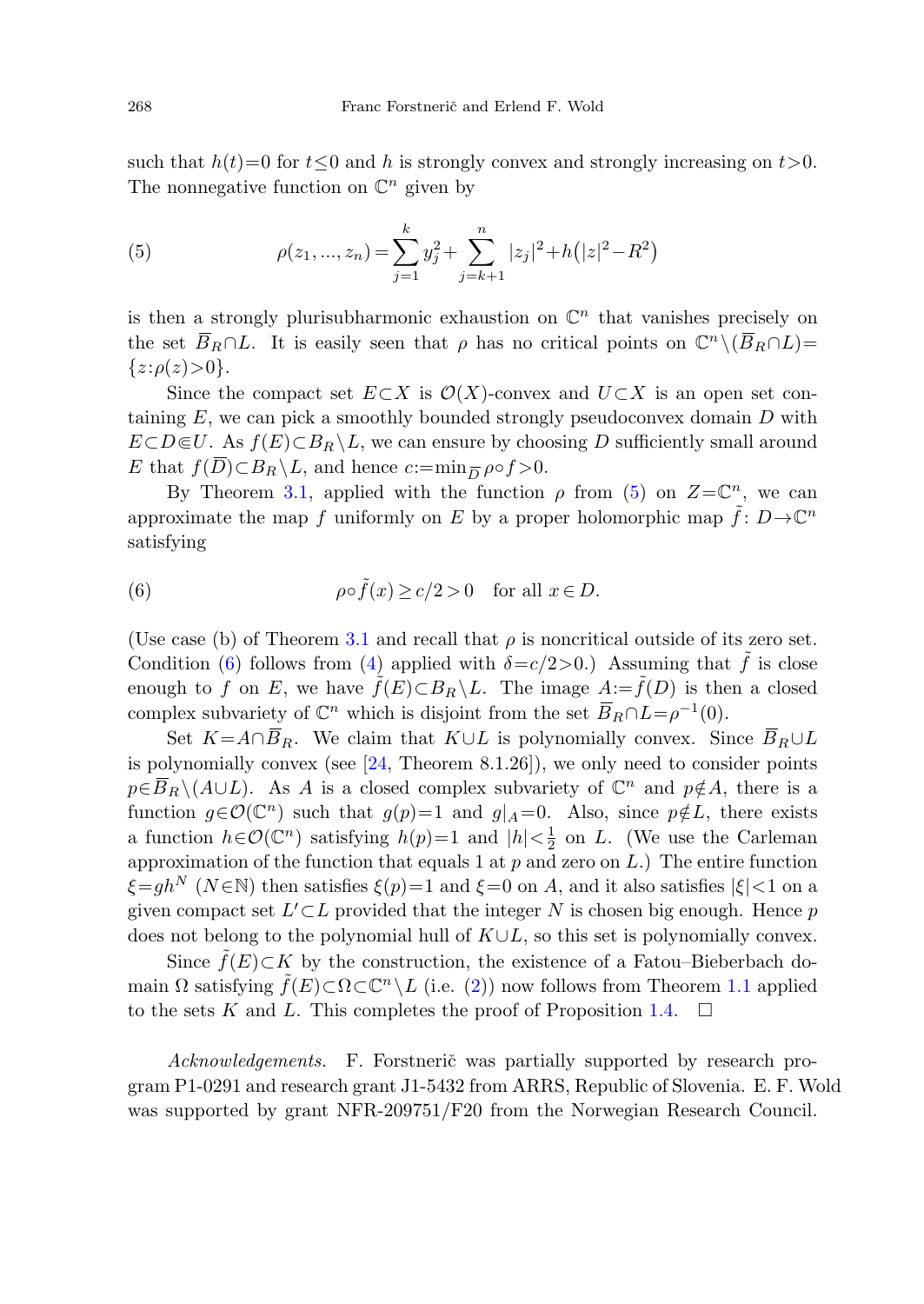<span id="page-10-16"></span><span id="page-10-11"></span><span id="page-10-10"></span>A part of the work on this paper was done while Forstneric was visiting the Mathematics Department of the University of Oslo. He wishes to thank this institution for its hospitality and excellent working conditions.

#### **References**

- <span id="page-10-12"></span><span id="page-10-6"></span>1. ANDERSEN, E. and LEMPERT, L., On the group of holomorphic automorphisms of  $\mathbb{C}^n$ , Invent. Math. **110** (1992), 371–388.
- <span id="page-10-9"></span>2. ANDRIST, R., SHCHERBINA, N. and WOLD, E. F., The Hartogs extension theorem for holomorphic vector bundles and sprays, *Preprint*, 2014. arXiv: 1410.2578.
- <span id="page-10-2"></span>3. ANDRIST, R. and WOLD, E. F., The complement of the closed unit ball in  $\mathbb{C}^3$  is not subelliptic, Preprint, 2013. [arXiv:1303.1804](http://arxiv.org/abs/arXiv:1303.1804).
- <span id="page-10-0"></span>4. DLOUSSKY, G., From non-Kählerian surfaces to Cremona group of  $\mathbb{P}^2(\mathbb{C})$ , *Preprint*, 2012. [arXiv:1206.2518](http://arxiv.org/abs/arXiv:1206.2518).
- <span id="page-10-4"></span>5. DRINOVEC DRNOVŠEK, B. and FORSTNERIC, F., Strongly pseudoconvex Stein domains as subvarieties of complex manifolds, Amer. J. Math. **132** (2010), 331–360.
- <span id="page-10-5"></span>6. FORNESS, J. E. and WOLD, E. F., Non-autonomous basins with uniform bounds are elliptic, to appear in Proc. Amer. Math. Soc.
- <span id="page-10-7"></span>7. FORSTNERIC, F., Complements of Runge domains and holomorphic hulls, *Michigan* Math. J. **41** (1994), 297–308.
- <span id="page-10-14"></span>8. FORSTNERIČ, F., Stein Manifolds and Holomorphic Mappings, Ergebnisse der Mathematik und ihrer Grenzgebiete **56**, Springer, Berlin–Heidelberg, 2011.
- <span id="page-10-1"></span>9. FORSTNERIC, F., Oka manifolds: from Oka to Stein and back, Ann. Fac. Sci. Toulouse Math. **22** (2013), 747–809.
- <span id="page-10-15"></span>10. FORSTNERIC, F. and LARUSSON, F., Survey of Oka theory, New York J. Math. 17a (2011), 1–28.
- <span id="page-10-17"></span>11. FORSTNERIČ, F. and LÁRUSSON, F., Holomorphic flexibility properties of compact complex surfaces, Int. Math. Res. Not. IMRN **13** (2014), 3714–3734.
- <span id="page-10-18"></span>12. FORSTNERIC, F. and Løw, E., Holomorphic equivalence of smooth submanifolds in  $\mathbb{C}^n$ , Indiana Univ. Math. J. 46 (1997), 133-153.
- <span id="page-10-3"></span>13. FORSTNERIC, F. and RITTER, T., Oka properties of ball complements, *Math. Z.* 277 (2014), 325–338.
- <span id="page-10-8"></span>14. FORSTNERIC, F. and ROSAY, J.-P., Approximation of biholomorphic mappings by automorphisms of  $\mathbb{C}^n$ , *Invent. Math.* **112** (1993), 323-349.
- <span id="page-10-13"></span>15. Gromov, M., Convex integration of differential relations, I, Izv. Akad. Nauk SSSR Ser. Mat. **37** (1973), 329–343 (Russian). English transl.: Math. USSR-Izv. **37** (1973), 329–343.
- 16. Gromov, M., Partial Differential Relations, Ergebnisse der Mathematik und ihrer Grenzgebiete **9**, Springer, Berlin–New York, 1986.
- 17. Hamm, H., Zum Homotopietyp Steinscher R¨aume, J. Reine Angew. Math. **338** (1983), 121–135.
- 18. Hanysz, A., Oka properties of some hypersurface complements, Proc. Amer. Math. Soc. **142** (2014), 483–496.
- 19. KUTZSCHEBAUCH, F. and WOLD, E. F., Carleman approximation by holomorphic automorphisms of  $\mathbb{C}^n$ , Preprint, 2014. [arXiv:1401.2842](http://arxiv.org/abs/arXiv:1401.2842).